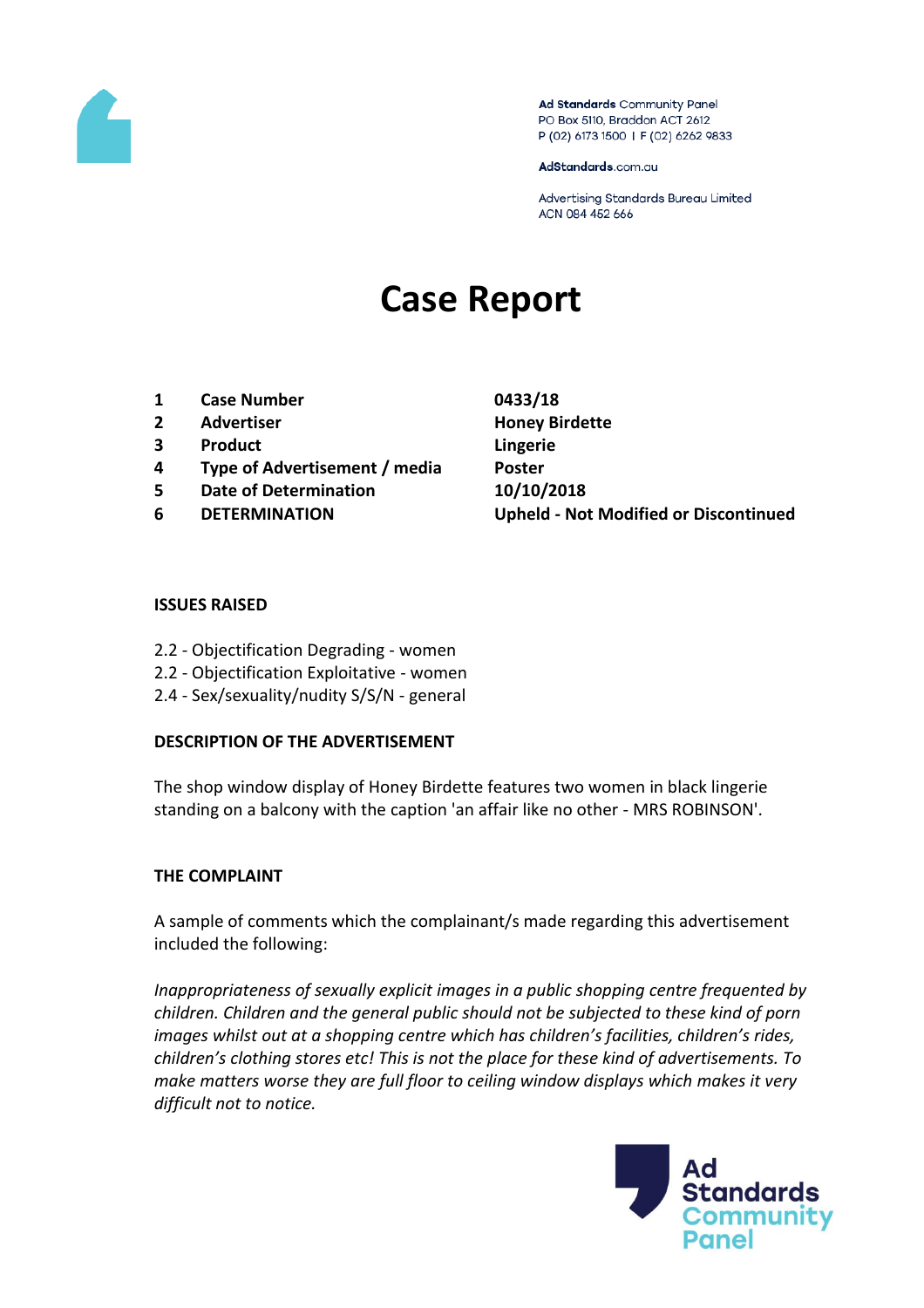

*The product is not offensive however the suggestive sexual poisitions of the models depicted is more inline with the porn industry and not general*

*I don't need to see that while shopping with the family I know what the shop is about you don't need to put those posters up WE GET IT!!*

*An externally large poster of the back side of a girl in a g-string. This is wrong on so many levels! As mother of young boys I do not want them to view women in this way and as the mother of a daughter I don't want her to believe that it is acceptable for women to be viewed in this way. This advertisement is not ok on any level and must be removed. This is not the first complaint I have made about this company but seemingly it is falling on deaf ears.*

*Quite simply it is offensive. I was stopped in my tracks last night when I saw it. This image is more suited to being positioned as the centrefold in a men only magazine and is totally unsuitable in a shopping centre frequented by women and children It could be seen as an invitation for anal sex and is hugely inappropriate in a time of media publicity about the sexual objectification of women. It is a large and eye catching display which is too far on the side of pornography and confirms the idea of women as sex objects. There is nothing positive or uplifting in this image of a young woman offering up her backside. It should be taken down as soon as possible. I am also contacting Centre Management asking them to remove the image.*

*Both pictures are of a sexualised nature and especially the bodysuit photo, are a form of pornography. They are prominently displayed in a shopping centre frequented by minors. It is not appropriate. It is sexual harassment (I could not display this picture on my wall at work).*

### **THE ADVERTISER'S RESPONSE**

Comments which the advertiser made in response to the complainant/s regarding this advertisement include the following:

*Advertiser did not respond.*

### **THE DETERMINATION**

The Ad Standards Community Panel (the "Panel") considered whether this advertisement breaches Section 2 of the AANA Code of Ethics (the "Code").

The Panel noted the complainants' concerns that the advertisement featured a sexualised image of a woman that was inappropriate for a broad audience which would include children.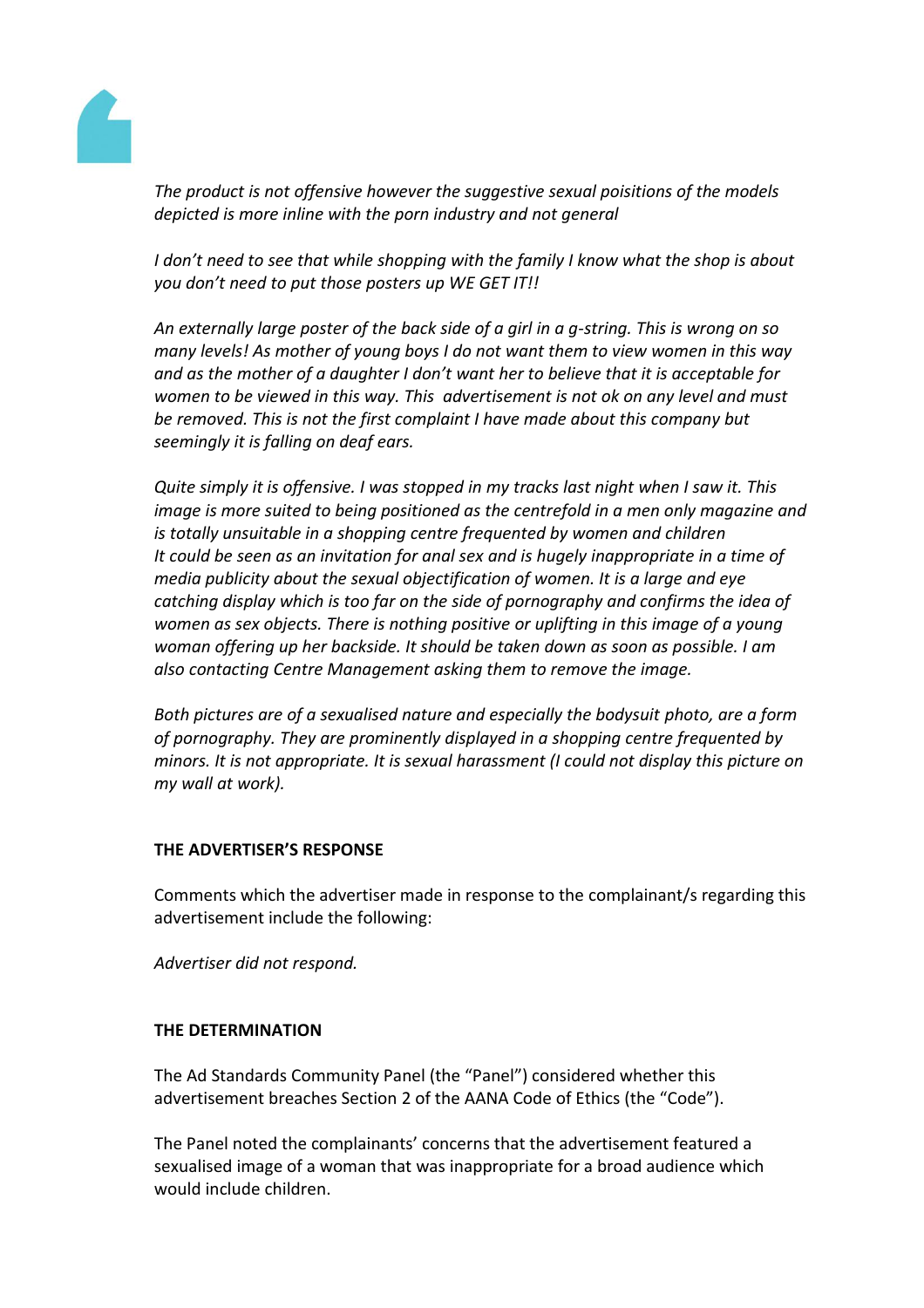

The Panel viewed the advertisement and noted the advertiser did not respond.

The Panel considered whether the advertisement was in breach of Section 2.2 of the Code. Section 2.2 of the Code states: "Advertising or marketing communications should not employ sexual appeal in a manner which is exploitative or degrading of any individual or group of people."

The Panel noted the AANA Practice Note which provides guidance on the meaning of the terms exploitative and degrading:

Exploitative - (a) taking advantage of the sexual appeal of a person, or group of people, by depicting them as objects or commodities; or (b) focussing on their body parts where this bears no direct relevance to the product or service being advertised. Degrading – lowering in character or quality a person or group of people.

The Panel noted the complainants' concern that the advertisement objectifies women and uses women as a commodity.

The Panel first considered whether the advertisement used sexual appeal.

The Panel noted the poster advertisement featured two women in black lingerie standing on a balcony with the caption 'an affair like no other - MRS ROBINSON'. A brunette model is facing towards the camera and a blonde model is facing away from the camera, wearing underpants which show a large portion of her buttocks. The Panel considered that the style of the lingerie in combination with the woman's pose did constitute sexual appeal.

The Panel then considered whether the advertisement used sexual appeal in a manner that was exploitative of an individual or group of people.

The Panel considered that there was a particular focus on the woman's buttocks in the advertisement, however considered that this focus was directly relevant to the style of lingerie being sold.

The Panel considered that the advertisement did not suggest either woman either was an object, or was available for sale, rather the advertisement featured the women wearing the underwear that was for sale.

The Panel considered that the advertisement did not use sexual appeal in a manner that was exploitative of an individual or group of people.

The Panel then considered whether the advertisement used sexual appeal in a degrading manner.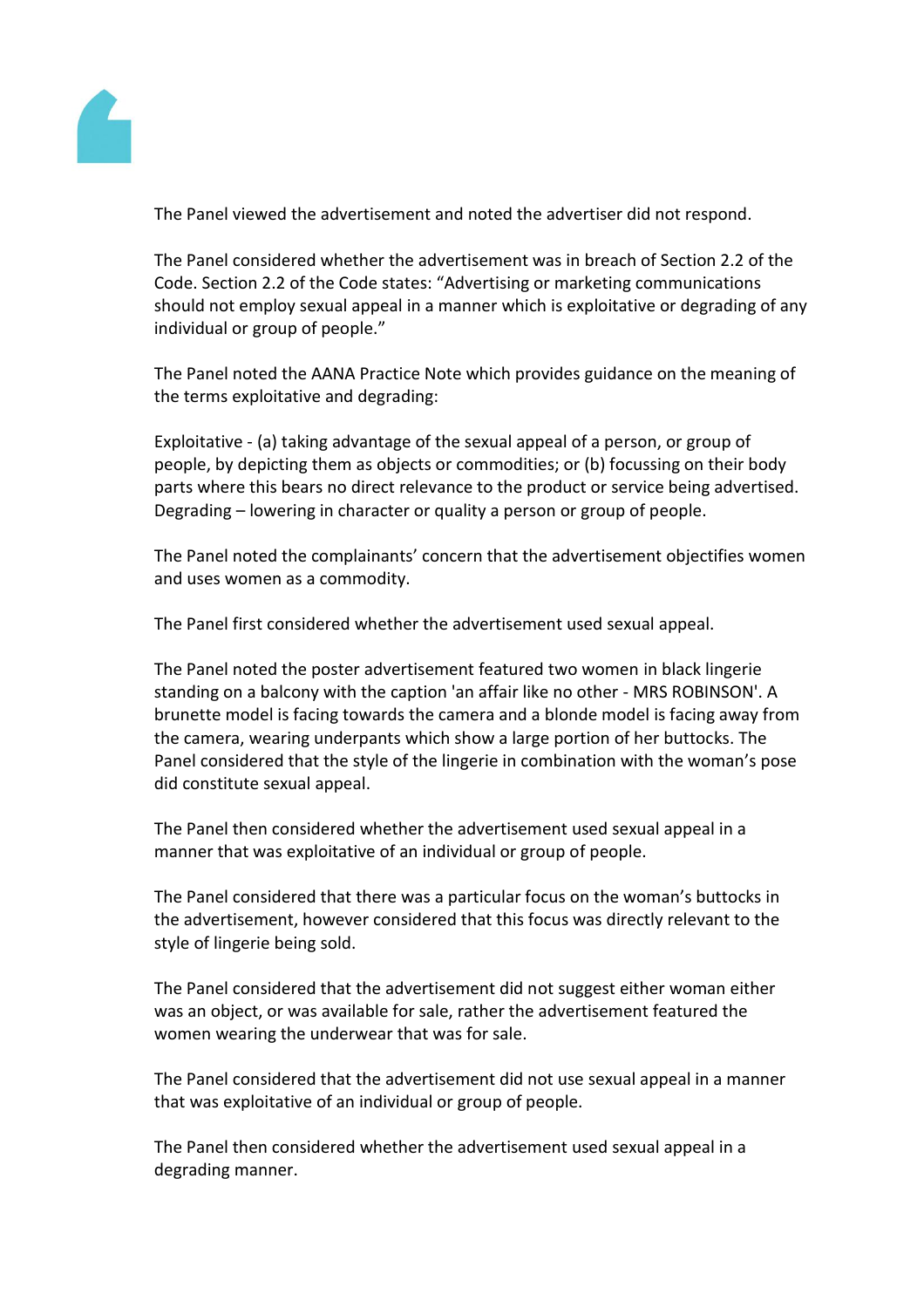

The Panel considered that the advertisement depicted the woman as confident and comfortable, and considered that the advertisement did not depict the woman in a way which lowered her in character or quality.

The Panel considered that the advertisement did not use sexual appeal in a degrading manner.

On that basis, the Panel determined that the advertisement did not employ sexual appeal in a manner which is exploitative or degrading of any individual or group of people, and did not breach Section 2.2 of the Code.

The Panel considered whether the advertisement was in breach of Section 2.4 of the Code. Section 2.4 of the Code states: "Advertising or Marketing Communications shall treat sex, sexuality and nudity with sensitivity to the relevant audience".

The Panel noted that this poster advertisement was in the window of a store and was visible to people walking past the store, and considered that the relevant audience for this poster would be broad and would include children.

The Panel considered the complainants' concerns that the advertisement is pornographic and too explicit for a shopping centre.

The Panel noted the underwear on the brunette model, and considered that although her underwear is very brief, the style is contemporary and her groin region is covered. The Panel also noted that the shadowing in this section of the advertisement does not draw attention to her lower torso.

A minority of the Panel noted that the underpants on the blonde model had a similar design to swimwear, and considered that although the image was sexualised, it has the appearance of a classic lingerie set and is relevant to the broad style of product available in this lingerie store.

The majority of the Panel considered the pose of the blonde model is overly sexualised, with her torso pushing forward and buttocks pushing back. The majority considered that as the model was not posed in a side-on stance, but rather more back facing the camera, the image displayed a significant amount of bare buttocks.

The Panel considered that the component of the image was highly sexualised and as such the image included on a poster that is visible to members of the community in a shopping centre was not appropriate for the relevant broad audience which would likely include children.

The Panel determined the advertisement did not treat sex, sexuality and nudity with